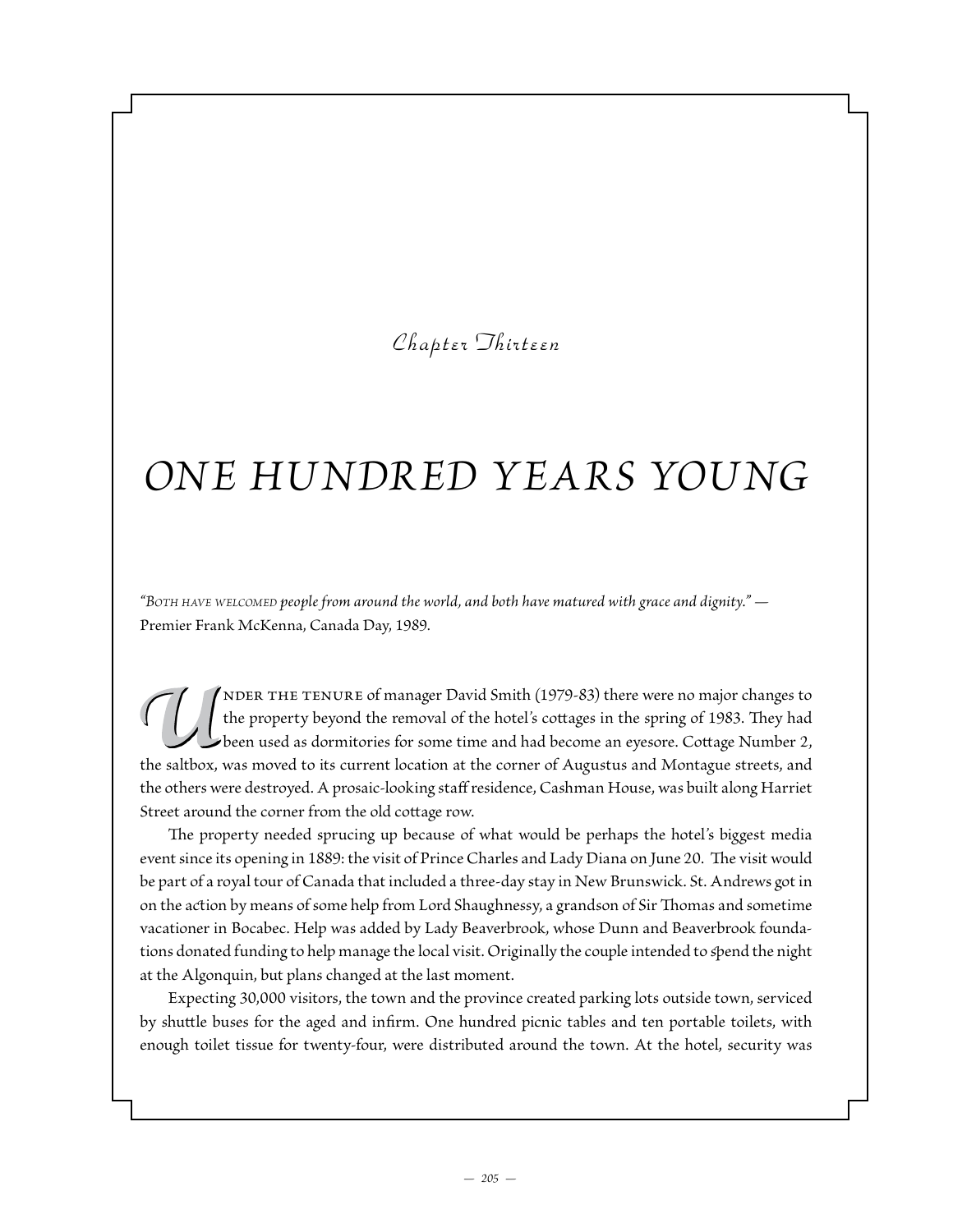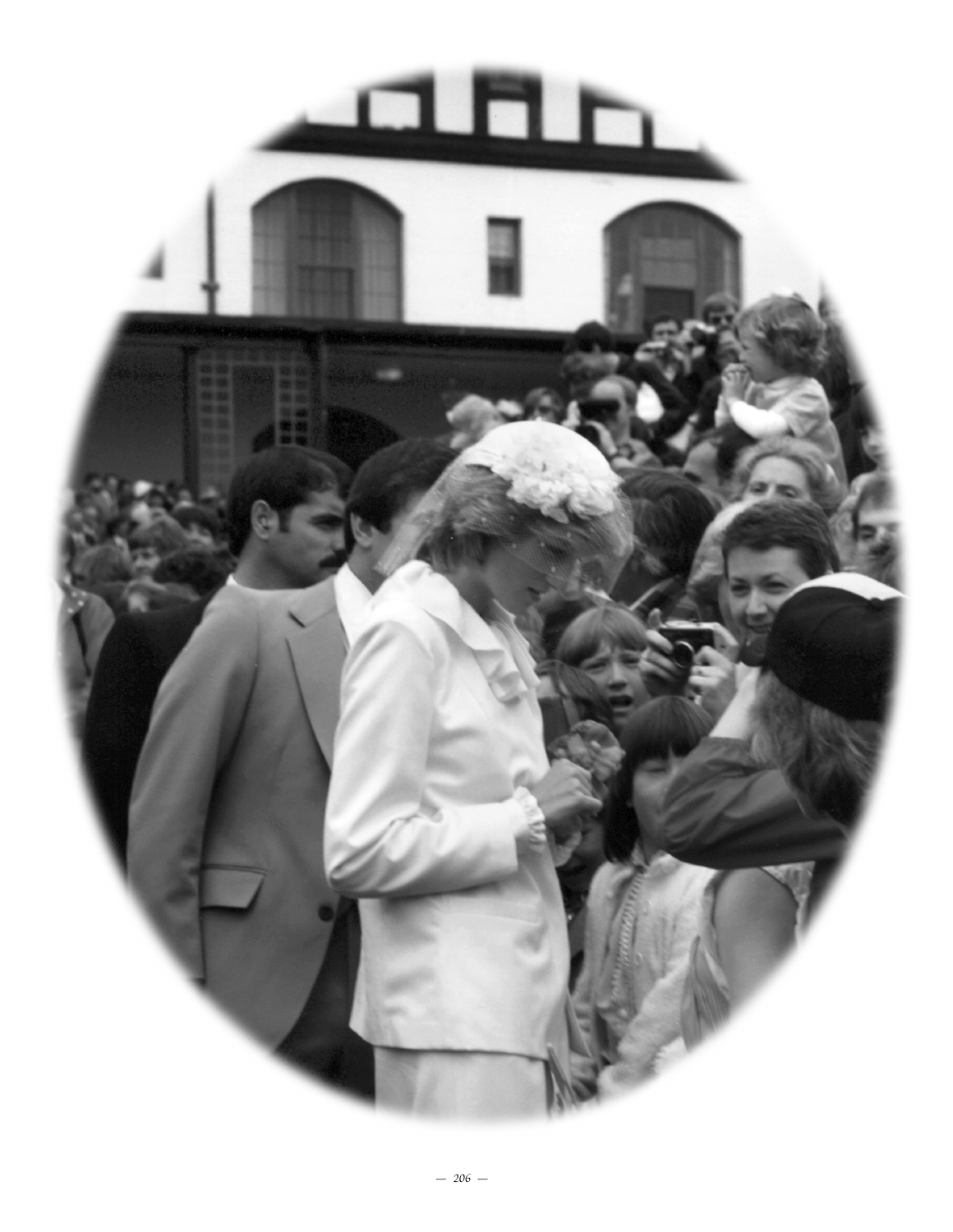qГ

cranked up to ridiculous heights. Royally appointed chefs were on site, and even the royal orange juice, it seemed, must have its inspector.

As with the Queen Mother's visit in 1967, celebrations began in rain and fog. Charles and Diana disembarked from the Royal Yacht *Britannia* on Sunday morning, June 20, at the town wharf, where they were greeted by ardent royalist Premier Richard Hatfield, Mayor Jack Boone, and Minister of Public Works Romeo LeBlanc, and were then sped to All Saints Anglican Church for a service conducted by Archdeacon John Jones. Originally Jones had considered a unilingual service in Welsh, but upon reflection he realized that, unlike the Prince of Wales and himself, not everyone knew Welsh. After much gladhanding with the assembled crowd of five hundred, the famous couple was escorted by motorcade to the Algonquin and treated to a one-hour reception hosted by Lieutenant Governor George Stanley and Mrs. Stanley. The event went well. The royal orange juice was not poisoned, the royal couple was suitably regal, and the Lieutenant Governor and Premier Hatfield managed to settle among themselves who had more seniority at the event. The only incident was the unfortunate interposition of Mayor Boone between the couple and the press during the ritual signing of the guest book, whereupon, to a good-natured chorus of "Move, Jack!," the mayor stepped grinningly aside.

 A short walkabout concluded the reception. A special dispensation was made for Herbert Holland, a St. Andrews resident and inveterate royal watcher, who viewed the ceremonies from a perch on the Algonquin veranda. Three thousand children and spectators from as far away as Vermont and New Hampshire lined up along the nearby streets for a quick look as Charles and Diana were whisked back to their yacht. After a klaxon salute from local boats, they churned off to wow the rest of the Dominion.

THE THIRD-BIGGEST media event in the history of the Algonquin was the hotel's hundredth anniver-

## Royal Protocol

Lр

ъ

A <sup>S MIGHT</sup> HAVE been expected, the royal visit was riddled with protocol. Manager Smith and senior staff were required to produce a three-paragraph biography to be submitted to Charles and Diana in advance, so as to enable them to ask a few pertinent questions to otherwise total strangers. There was an open question as to who had more seniority at the event, the premier or the Queen's representative. A list of do's and don'ts for the event included the following information: "During the day the Princess of Wales usually wears a short dress and a hat; however, on some informal and on daytime occasions, she may decide not to wear a hat. The Princess of Wales rarely wears gloves during the daytime. Others may of course wear them if they wish. Do not smoke. Guests are requested not to take pictures. Initially the Prince and Princess of Wales are styled as Your Royal Highness; and as the conversation progresses they are to be addressed as Sir and Ma'am. Upon presentation of their Royal Highnesses, the gentlemen make a neck bow to both; the ladies curtsey to both."  $\mathcal{P}$ 

ᇚ

*•*

Opposite *Lady Diana, 1983.* Fairmont Algonquin

*•*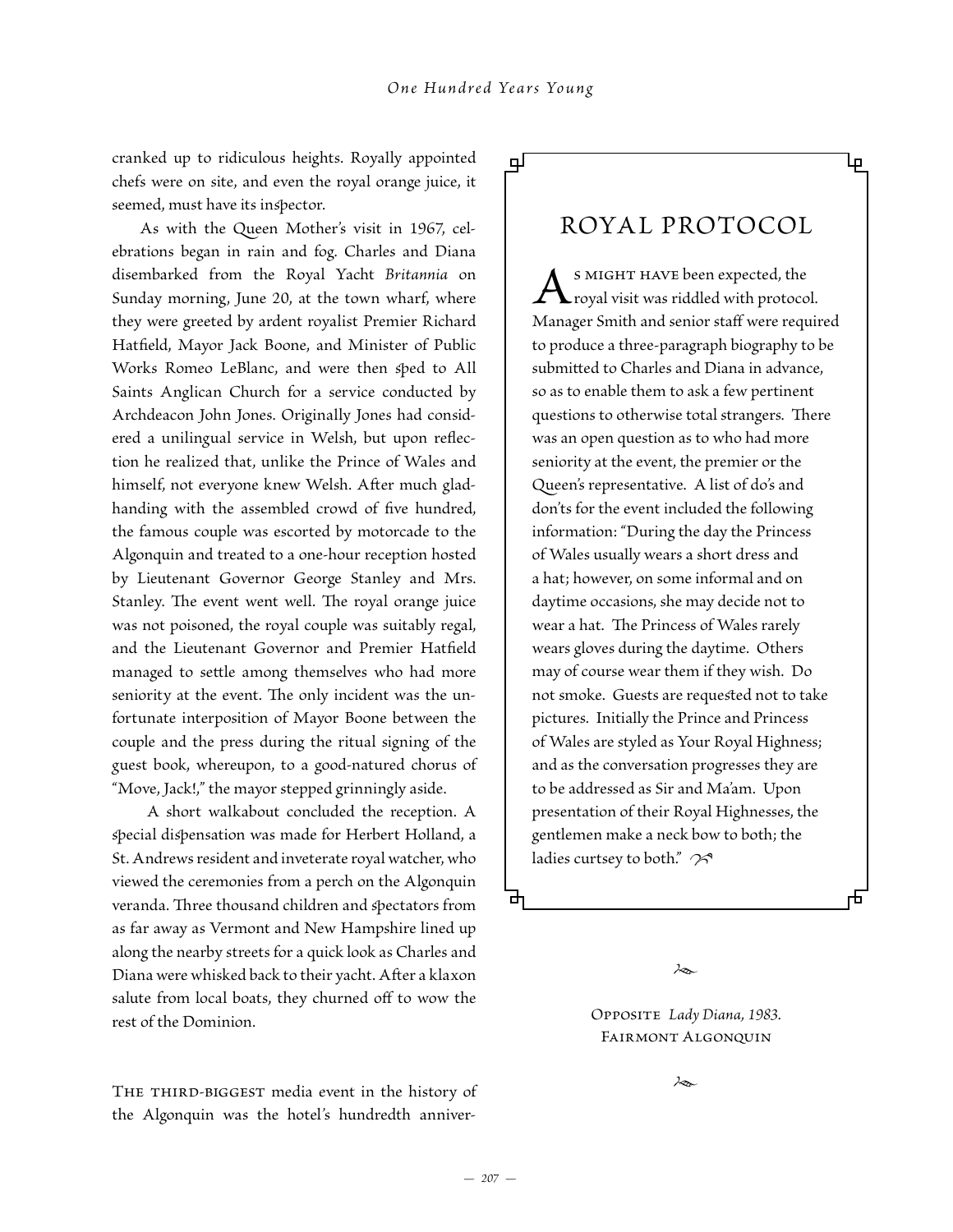Ļр

## Tides timed the Visit

பு

**A** CCORDING TO FORMER manager<br>David Smith, the royal visit was timed precisely to coincide with the state of St. Andrews' redoubtable tides. It had been determined that the royal couple would not, could not, or should not traverse the walkway from the float to the town wharf if it were inclined at an angle of more than thirty degrees. For those in the know, this bit of protocol may have struck some as overkill, especially given the Princess' preference for wearing comfortable, flat-bottomed shoes, but as might have been expected, the event was stage-managed at every level and even the tides were assigned their proper place in the drama. So it was, then, that while all eyes seemed to be turned upon Charles and Diana, at least one was observing the lowering tide, and before the dangerous decline of thirty degrees was reached, the royal couple had already been whisked safely down the walkway to the royal barge.  $\mathcal{P}^{\mathcal{P}}$ 

sary. The celebrations kicked off in January of 1989 with a party of several hundred invited guests, including Governor General Jeanne Sauvé. Over the course of the summer other parties were held in Saint John, Moncton, Fredericton, and Halifax. At each venue, guests were shown a short video on the history of the hotel and presented with a keepsake fashioned by Birks Jewellers. Called "A Piece of the Roof," it was just that, a chunk of the old Vermont or Welsh slate roof that had been replaced the previous year. Over ten years later Jim Frise, who had returned to manage the Algonquin in 1985, reflected, "I still run into people today who say, gee, you know, I still have your piece of the roof on my desk." A manager to the core, Frise recalled that, aside from being an interesting souvenir, the "piece of the roof" was also an excellent marketing tool.

At the first event Frise was able to point proudly to record statistics: a record sales year of \$4,200,000, record profits of \$225,000, a record season length of 150 days, and an average occupancy of eighty percent. Over eighty percent of that year's tourist traffic in the province had come from outside New Brunswick, much of it because of the hotel. Frise felt that, with the new spa in place and other additions in the offing, the Algonquin stood poised to do even better, perhaps carving out a share of the market historically reserved for the Rockies resorts.

Spring celebrations emphasized history. A May dinner in the Passamaquoddy Dining Room for example featured a special guest appearance by Sir William Van Horne himself, actor Peter Pacey, who amused guests with the remark that "it's a distinct pleasure to be back in the hallowed halls of a hotel under CP management." Reid Hurley, local MLA, noted that the Algonquin was New Brunswick's most photographed attraction and Mayor Bev Lawrence described the hotel as a symbol of what is best about the town, "stately and grand, but not overarching." Frise was presented by NB Tel with a hundred-year-old telephone, in commemoration of the second phone line in St. Andrews, which connected the Algonquin with W.E. Mallory's Livery Stable.

击